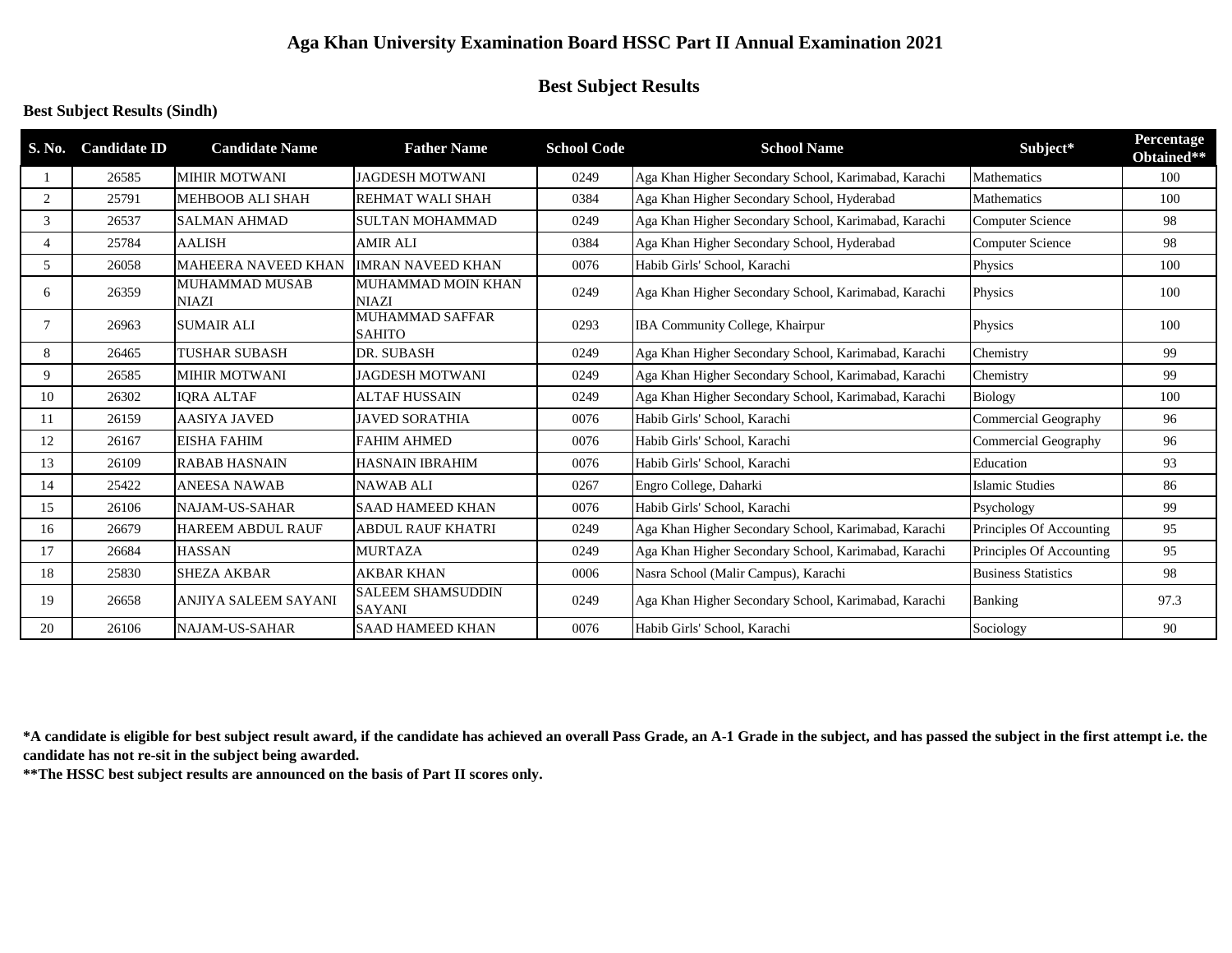## **Aga Khan University Examination Board HSSC Part II Annual Examination 2021**

#### **Best Subject Results (Punjab)**

| S. No. | <b>Candidate ID</b> | <b>Candidate Name</b>                    | <b>Father Name</b>              | <b>School Code</b> | <b>School Name</b>                               | Subject*                   | Percentage<br>Obtained** |
|--------|---------------------|------------------------------------------|---------------------------------|--------------------|--------------------------------------------------|----------------------------|--------------------------|
|        | 25081               | <b>ANWAR AHMED</b>                       | MUHAMMAD MUNAWAR                | 0323               | Nusrat Jehan Academy Inter College, Chenab Nagar | <b>Mathematics</b>         | 99                       |
|        | 25070               | TAHMEED AHMAD                            | <b>MUBARAK ALI</b>              | 0323               | Nusrat Jehan Academy Inter College, Chenab Nagar | Computer Science           | 95                       |
| 3      | 25030               | <b>NOFAL AHMED</b>                       | <b>AHMED BASHIR</b>             | 0323               | Nusrat Jehan Academy Inter College, Chenab Nagar | Physics                    | 99                       |
| 4      | 25039               | TALOOT AHMAD                             | <b>MUBASHER AHMAD</b>           | 0323               | Nusrat Jehan Academy Inter College, Chenab Nagar | Physics                    | 99                       |
|        | 25106               | NUMMAD AHMAD                             | ARSHAD MAHMOOD                  | 0323               | Nusrat Jehan Academy Inter College, Chenab Nagar | Physics                    | 99                       |
| 6      | 25264               | WAJIHA HAO                               | <b>ABDUL HAO</b>                | 0373               | Nusrat Jahan College, Chenab Nagar               | Physics                    | 99                       |
|        | 25039               | TALOOT AHMAD                             | <b>MUBASHER AHMAD</b>           | 0323               | Nusrat Jehan Academy Inter College, Chenab Nagar | Chemistry                  | 99                       |
| 8      | 25030               | <b>NOFAL AHMED</b>                       | <b>AHMED BASHIR</b>             | 0323               | Nusrat Jehan Academy Inter College, Chenab Nagar | <b>Biology</b>             | 99                       |
| 9      | 25140               | <b>MUSAWAR AHMAD</b>                     | <b>MUBASHAR AHMAD</b>           | 0323               | Nusrat Jehan Academy Inter College, Chenab Nagar | Commercial Geography       | 90.7                     |
| 10     | 25128               | <b>AHMAD FARAZ QADOOS</b><br><b>KHAN</b> | MOHAMMAD AHMAD<br><b>SHAHID</b> | 0323               | Nusrat Jehan Academy Inter College, Chenab Nagar | Principles Of Accounting   | 87                       |
|        | 25147               | <b>RAWEEL AHMAD</b>                      | RIAZ AHMAD                      | 0323               | Nusrat Jehan Academy Inter College, Chenab Nagar | <b>Business Statistics</b> | 90                       |
| 12     | 25140               | <b>MUSAWAR AHMAD</b>                     | <b>MUBASHAR AHMAD</b>           | 0323               | Nusrat Jehan Academy Inter College, Chenab Nagar | <b>Banking</b>             | 89.3                     |
| 13     | 25272               | <b>HAHIRA JABBAR</b>                     | <b>ABDUL JABBAR</b>             | 0373               | Nusrat Jahan College, Chenab Nagar               | Fine Arts                  | 90                       |

### **Best Subject Results (Khyber Pakhtunkhwa)**

| S. No. | <b>Candidate ID</b> | <b>Candidate Name</b>      | <b>Father Name</b>     | <b>School Code</b> | <b>School Name</b>                                   | Subject*       | Percentage<br>Obtained** |
|--------|---------------------|----------------------------|------------------------|--------------------|------------------------------------------------------|----------------|--------------------------|
|        | 25386               | <b>OWAIS ULLAH FAIZ</b>    | FAIZ AKBAR KHAN        | 0257               | Aga Khan Higher Secondary School, Chitral            | Mathematics    | 100                      |
|        | 26991               | <b>ANARA TANIA HUSSAIN</b> | <b>GUL HUSSAIN</b>     | 0258               | The Aga Khan Higher Secondary School Kuragh, Chitral | Physics        | 100                      |
|        | 27013               | <b>SAFOORA KULSOOM</b>     | <b>ZAR MUHAMMAD</b>    | 0258               | The Aga Khan Higher Secondary School Kuragh, Chitral | Physics        | 100                      |
|        | 25386               | <b>OWAIS ULLAH FAIZ</b>    | <b>FAIZ AKBAR KHAN</b> | 0257               | Aga Khan Higher Secondary School, Chitral            | Chemistry      | 99                       |
|        | 27010               | RUKHSANA TASNIM            | <b>ZAR NABI KHAN</b>   | 0258               | The Aga Khan Higher Secondary School Kuragh, Chitral | <b>Biology</b> | 99                       |

**\*A candidate is eligible for best subject result award, if the candidate has achieved an overall Pass Grade, an A-1 Grade in the subject, and has passed the subject in the first attempt i.e. the candidate has not re-sit in the subject being awarded.**

**\*\*The HSSC best subject results are announced on the basis of Part II scores only.**